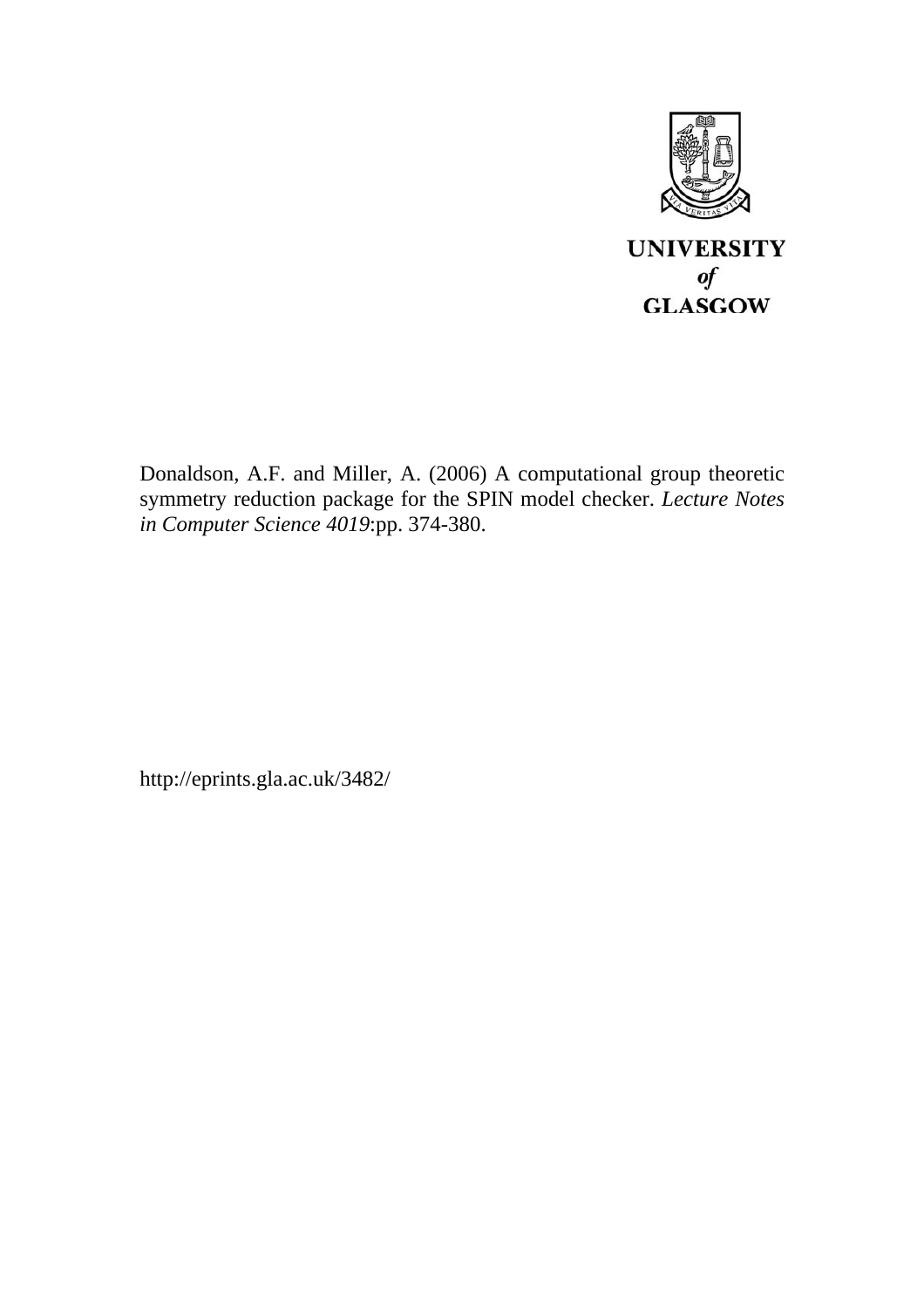# A Computational Group Theoretic Symmetry Reduction Package for the SPIN Model Checker

Alastair F. Donaldson<sup>\*</sup> and Alice Miller<sup>\*\*</sup>

Department of Computing Science University of Glasgow, 17 Lilybank Gardens, Glasgow, Scotland, G12 8QQ. {ally,alice}@dcs.gla.ac.uk

Abstract. Symmetry reduced model checking is hindered by two problems: how to identify state space symmetry when systems are not fully symmetric, and how to determine equivalence of states during search. We present TopSPIN, a fully automatic symmetry reduction package for the SPIN model checker. TopSPIN uses the GAP computational algebra system to effectively detect state space symmetry from the associated Promela specification, and to choose an efficient symmetry reduction strategy by classifying automorphism groups as a disjoint/wreath product of subgroups. We present encouraging experimental results for a variety of Promela examples.

# 1 Introduction

Model checking concurrent systems comprised of replicated components can potentially be made easier by exploiting symmetries of a model of the system, induced by the replication. If such *component symmetries* can be identified before search then the model checking algorithm can be modified to consider a single state from each equivalence class of symmetric states. This results in reduced space requirements for verification by model checking.

However, symmetry reduction can only speed up model checking if an efficient procedure is available to determine whether or not a given state is equivalent to a previously reached state. A common approach to solving this problem for explicit state model checking is, given a total ordering on states and a symmetry group G, to convert a state s to  $min[s]_G$ —the smallest state in the equivalence class of s under G—before it is stored. Thus efficient algorithms are required to compute  $min[s]_G$ . This is the *constructive orbit problem*, which has been proved to be NP-hard [4]. Current implementations of symmetry reduction techniques for explicit state model checking, such as SymmSpin [2], are limited to dealing with full symmetry between components of a concurrent system—both symmetry detection and on-the-fly representative computation are easy for this special case.

<sup>?</sup> Supported by the Carnegie Trust for the Universities of Scotland.

<sup>\*\*</sup> Partially funded by The Universitiy of Glasgow John Robertson Bequest, award number JR05/14.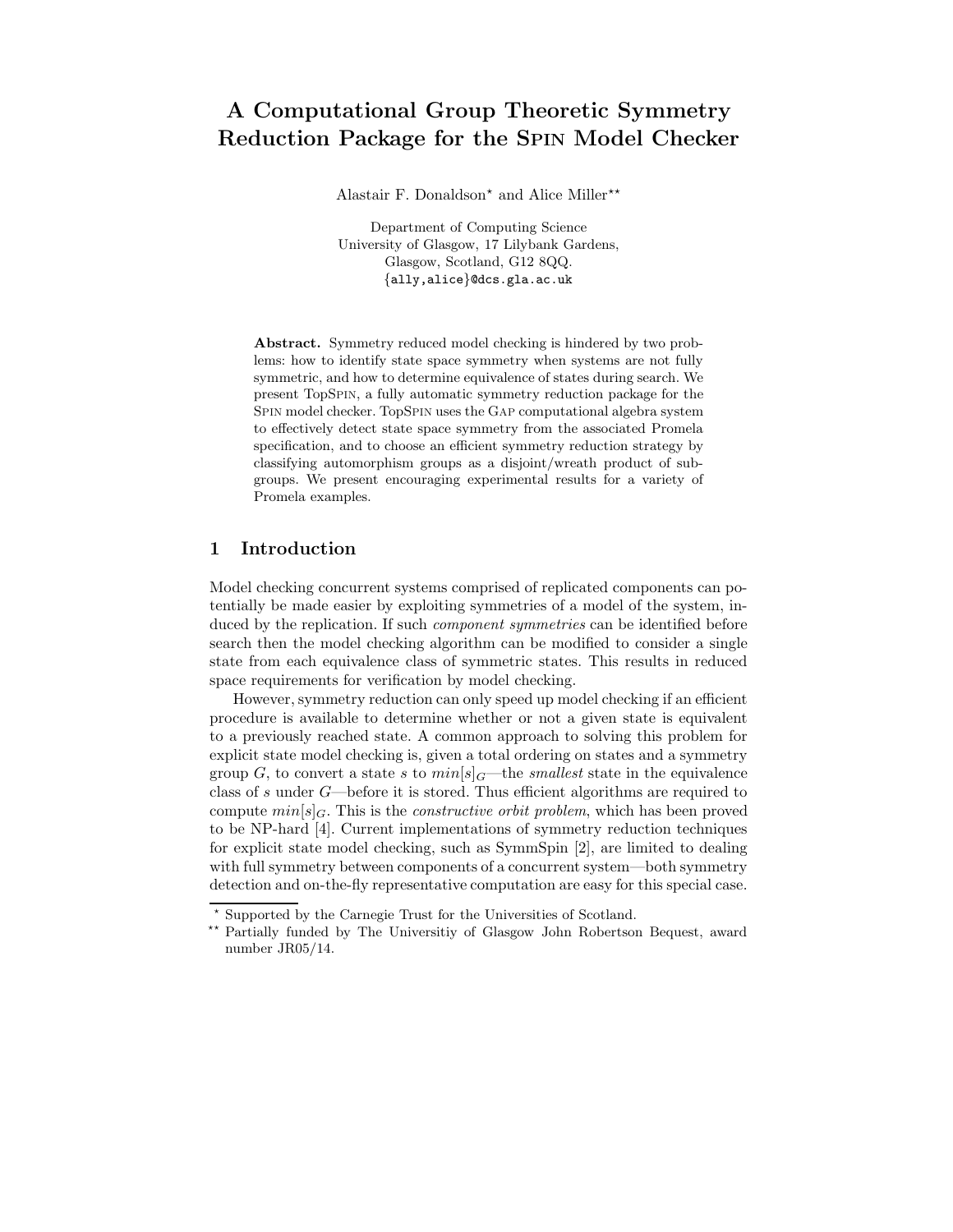In previous work we proposed a framework for the automatic detection of arbitrary structural symmetry, with an implementation for the Promela specification language [6]. In this paper we present TopSPIN, a symmetry reduction package for the SPIN model checker which uses exact and approximate strategies for dealing with such arbitrary symmetries. The tool draws on theory and technology from computational group theory to efficiently compute equivalence class representatives. In particular, the GAP computational algebra system [10] is used both for symmetry detection, and for classifying an arbitrary group based on its structure as a direct/wreath product of basic subgroups, so that an appropriate symmetry reduction strategy may be chosen. For groups which cannot be classified in this way, TopSPIN uses an approximate symmetry reduction strategy based on hillclimbing local search, which is sub-optimal in terms of memory requirements but fast and safe. We present experimental results which demonstrate the effectiveness of our techniques. TopSPIN, together with Promela code for the specifications described in Sect. 5, can be found on our website [7]. Throughout the paper, we assume some basic knowledge of group theory.

## 2 Background and Notation

SPIN [11] is the bespoke model checker for the Promela specification language, and provides several reasoning mechanisms: assertion checking, acceptance and progress states and cycle detection, and satisfaction of temporal properties, expressed in linear temporal logic (LTL). SPIN translates each component defined in a Promela specification into a finite automaton and then computes the asynchronous interleaving product of these automata to obtain the global behavious of the concurrent system. This interleaving product is essentially a Kripke structure  $\mathcal{M} = (S, s_o, R, L)$ , where S is a finite set of states with initial state  $s_0$ ,  $R \subseteq S \times S$  a total transition relation, and  $L : S \to 2^{AP}$  a labelling function. The set  $AP$  of atomic propositions refer to the values of local and global variables, and contents of buffered channels.

A bijection  $\alpha : S \to S$  which satisfies, for all  $(s,t) \in R$ ,  $(\alpha(s), \alpha(t)) \in R$ , is an *automorphism* or *symmetry* of  $M$ , and all such symmetries form a group  $Aut(M)$ under composition of mappings. If a subgroup G of  $Aut(\mathcal{M})$  is known in advance then model checking can be performed over a *quotient* Kripke structure,  $\mathcal{M}_G$ , typically smaller than the original [12]. Kripke structure automorphisms induced by symmetry between components of the concurrent system, i.e. bijections of the component index set which give rise to automorphisms when lifted to act component-wise on states, are called component symmetries [9]. In this work we restrict our attention to component symmetries. If  $G \leq Aut(M)$  and  $s \in S$ , then  $[s]_G = {\alpha(s) : \alpha \in G}$  is the *orbit* of s under G.

# 3 An Overview of TopSPIN

In order to check properties of a Promela specification, SPIN first converts the specification into a C source file,  $pan.c$ , which is then compiled into an exe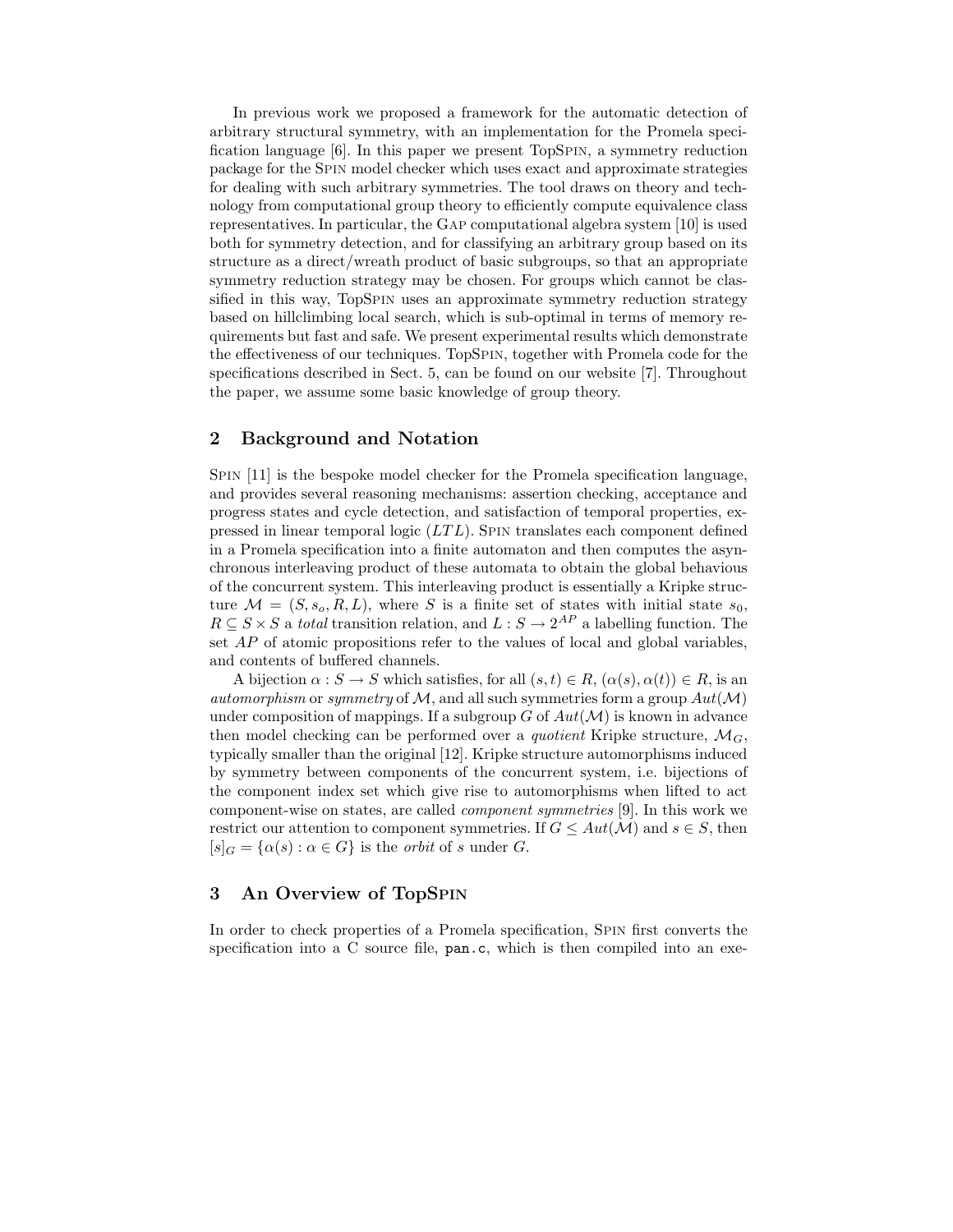cutable verifier. The state space thus generated is then searched. If the property being checked is proved to be false, a counterexample is given. TopSPIN follows the approach used by the SymmSpin symmetry reduction package [2], where  $pan.c$  is generated as usual by SPIN, and then converted to a new file, sympan.c, which includes algorithms for symmetry reduction. With TopSPIN because we allow for arbitrary system topologies, symmetry must be detected before sympan.c can be generated. This is illustrated in Fig. 1.

First, the static channel diagram (SCD) of the Promela specification is extracted by the SymmExtractor tool [6]. The SCD is a graphical representation of potential communication between components of the specification. The group of symmetries of the SCD,  $Aut(SCD)$ , is computed using the *saucy* tool [5], which we have extended to handle directed graphs. The generators of  $Aut(SCD)$  are checked against the Promela specification for validity (an assurance that they induce symmetries of the underlying state space). TopSPIN uses GAP to compute, from the set of valid generators, the largest group  $G \leq Aut(SCD)$  which can be safely used for symmetry-reduced model checking. GAP is then used to classify the structure of  $G$  in order to choose an efficient symmetry reduction strategy. The chosen strategy is merged with pan.c to form sympan.c, which can be compiled and executed as usual.



Fig. 1. The symmetry reduction process.

# 4 Symmetry Reduction Strategies

We refer to processes and channels of a Promela specification as *components*, and restrict our attention to Promela specifications with a fixed number of components. Throughout, we assume that  $G \leq S_n$  is a nontrivial symmetry group for a Promela specification consisting of  $n$  components. In this section we outline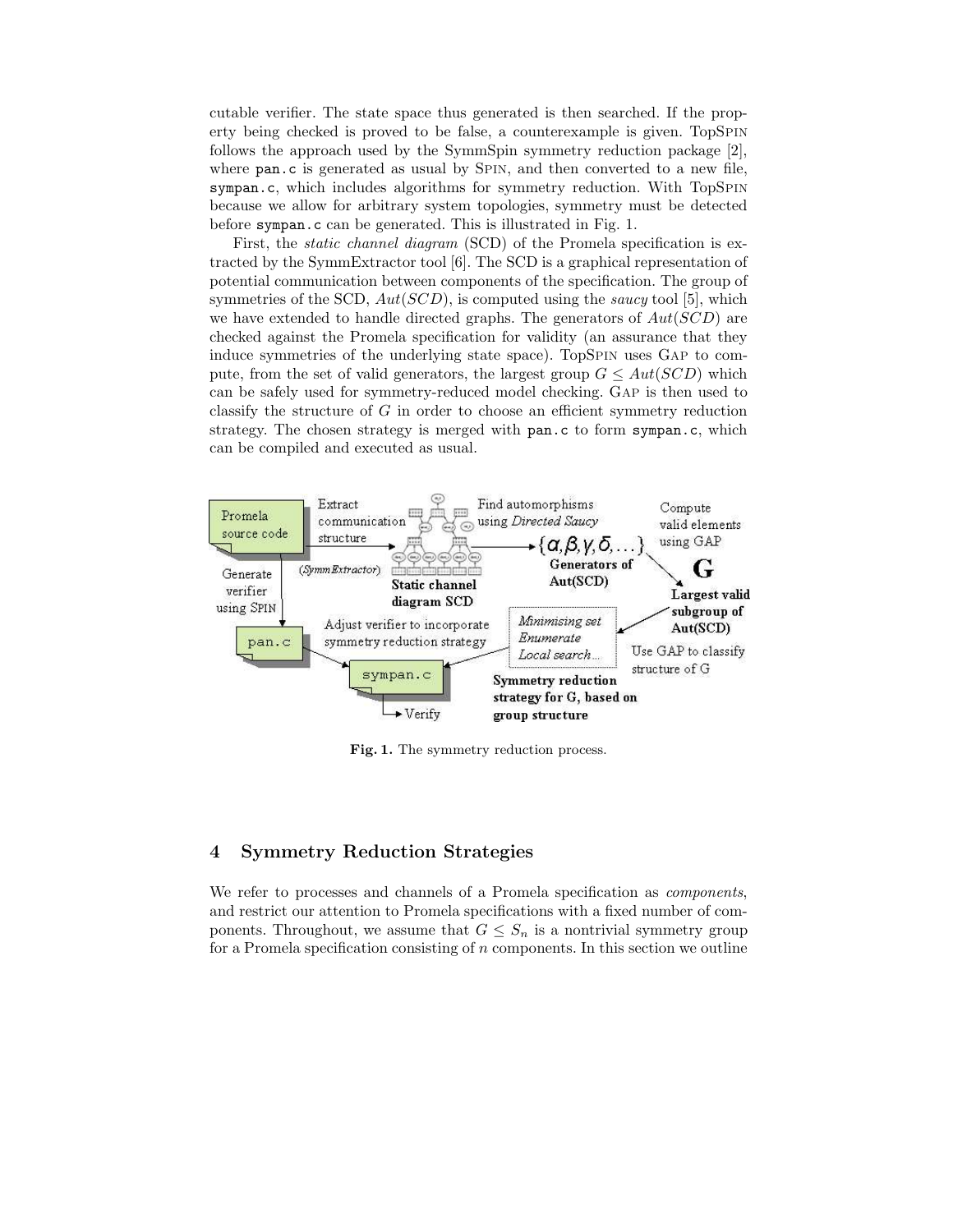various strategies which TopSPIN uses to compute  $min[s]_G$  for a state s and an arbitrary group  $G$ . An appropriate strategy for  $G$  is chosen based on analysis of the structure of G before search. Note that, during verification, the C function memcmp provides a total ordering on states.

#### 4.1 The Strategies

**Enumeration** If G is a relatively small group  $(|G| < 100$  say) then for a state s,  $min[s]$  can be computed by *enumerating* the elements of G, and returning  $min\{\alpha(s): \alpha \in G\}$ . TopSPIN implements this approach with two optimisations, applied simultaneously. As the operation of applying a transposition to a state is less expensive than that of applying an arbitrary permutation, a group element  $\alpha$  is expressed as a product of transpositions and  $\alpha(s)$  is computed by applying these transpositions to  $s$  in order. TopSPIN uses a *stabiliser chain* to enumerate the elements of G. Given a stabiliser chain  $G = G^{(1)} \geq G^{(2)} \geq \cdots \geq G^{(k)} = \{id\}$ for some  $k > 1$ , every element of G can be uniquely expressed as a product  $u_{k-1}u_{k-2} \ldots u_1$ , where, for  $1 \leq i < k$ ,  $u_i$  is a representative of a coset of  $G^{(i+1)}$ in  $G^{(i)}$  [3]. Thus each  $\alpha \in G$  need not be applied to a state s from scratch: partial images of s under the coset representatives may be re-used.

**Minimising Sets** Using terminology from [9], a group  $H$  is said to be nice if there is a small set  $X \subseteq H$  such that  $t = min[s]_H$  iff  $\alpha(t) \geq t \,\forall \alpha \in X$ . If H is nice with respect to a subset  $X$  then we call  $X$  a minimising set for  $H$ . Given a minimising set X for G, the element  $min[s]_G$  can be computed by setting  $t = s$ , and applying elements of X to t until a fixpoint is reached. TopSPIN uses this symmetry reduction strategy in cases where  $G$  is isomorphic to a fully symmetric group  $S_m$ , for some  $m \leq n$ , which simultaneously permutes several disjoint subsets of  $\{1, 2, \ldots, n\}$ . (Such groups occur commonly in practice, e.g. a set of processes may have associated channels, so that any permutation of the processes must also permute the associated channels.) In this case, let  $\alpha_{i,j}$  denote the permutation which simultaneously transposes the ith and jth elements of each subset. If G is generated by the set  $X = {\sigma_{j,k} : 1 \leq j \leq k \leq m}$  then it can be shown that X is a minimising set for G, and  $|X|$  is quadratic in n even though G may be very large. If TopSPIN detects that G is isomorphic to  $S_m$  for some  $m \leq n$  then it attempts to construct a minimising set of the above form.

**Disjoint Products** If G is the disjoint product of subgroups  $H_1, H_2, \ldots, H_k$ for some  $k > 1$  then  $min[s]_G = min[...min[min[s]_{H_1}]_{H_2}...]_{H_k}$  [4]. TopSpIN constructs an equivalence relation on the generators of  $G$  to detect whether  $G$ is a disjoint product. The approach is very efficient, but not complete—it does not guarantee detection of the finest decomposition of G as a disjoint product. However, we have found it to work well in practice.

**Wreath Products** If G is a wreath product  $H \nmid K$  of two subgroups H and K then G contains r copies of H for some  $r \geq 1$ , denoted  $H_1, H_2, \ldots, H_r$ , which each permute elements within a distinct "block" of components of the specification, and  $K$  permutes the blocks. In this case, it can be shown that  $min[s]_G = min[min[...min[min[s]_{H_1}]_{H_2}...]_{H_r}]_K$  [4]. If reduction strategies can be found for  $H$  and  $K$ , then analogous strategies to that for  $H$  can easily be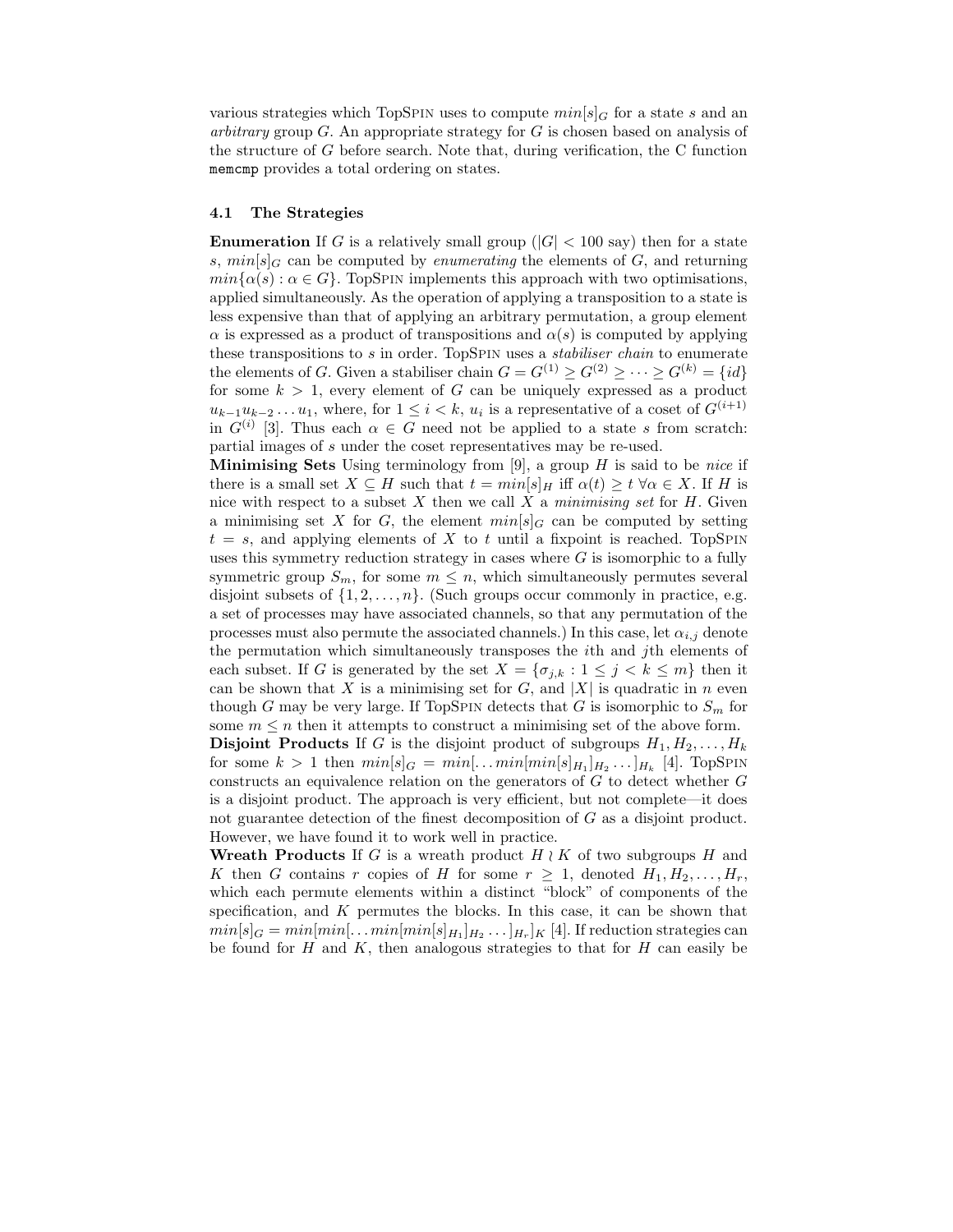obtained for each  $H_i$ , and  $min[s]_G$  can be computed by applying the strategy for each  $H_i$ , followed by the strategy for  $K$ . To efficiently detect a wreath product decomposition for G, TopSPIN identifies candidate blocks by using GAP to compute non-trivial block systems for  $G$ . Corresponding groups  $H$  and  $K$  are derived for the candidate blocks, and a check is made to see whether or not G is the wreath product of these groups.

Local Search If none of the above strategies are applicable then, since enumeration is very expensive, it may be infeasible to compute  $min[s]_G$ . TopSPIN implements an approximate symmetry reduction strategy based on hillclimbing local search using the group generators, which does not guarantee unique representatives, but is safe to use when model checking as it guarantees storage of at least one state per equivalence class. Though not as space-efficient as enumeration, this strategy can work considerably faster.

#### 4.2 Choosing a Reduction Strategy

TopSPIN uses a top-down recursive algorithm to choose a symmetry reduction strategy for an arbitrary group  $G$  with respect to a set of n components. If  $G$  is isomorphic to a cyclic group and  $|G| \leq n$ , or to a dihedral group and  $|G| \leq 2n$ , then the enumeration strategy is selected. If  $|G|$  is isomorphic to the group  $S_m$ for some  $m \leq n$  then TopSPIN attempts to construct a minimising set for G of the form described above, so that the minimising set strategy can be chosen. If G can be shown to decompose as a product of subgroups then a composite strategy is obtained by choosing a strategy for each subgroup. Otherwise, the local search strategy is chosen. In order to compare strategies it is possible to select the strategy used (rather than let TopSPIN choose the most efficient).

### 5 Experimental Results

Table 1 gives experimental results applying our techniques to three families of Promela specifications. For each specification, we give the number of model states without symmetry reduction  $(cri)$ , with full symmetry reduction  $(\text{red})$ , and using the strategy chosen by TopSPIN (best). If the latter two are equal,  $=$ appears for the TopSPIN strategy. The use of state compression, provided by SPIN, is indicated by the number of states in italics. For each strategy (basic for enumeration without the optimisations described in Sect. 4.1, enum for optimised enumeration, and best for the strategy chosen by TopSPIN), and when symmetry reduction is not applied (orig), we give the time taken for verification (in seconds). Verification attempts which exceeded available resources, or did not terminate within 5 hours, are indicated by '-'. All experiments were performed on a PC with a 2.4GHz Intel Xeon processor, 3Gb of available main memory, running SPIN version 4.2.3. The first family of specifications model flow of control in a three-tiered architecture consisting of a database, a layer of p servers, and a layer of  $pq$  clients, where q clients are connected to each server (a D-S-C system). Here models exhibit wreath product symmetry: there is full symmetry between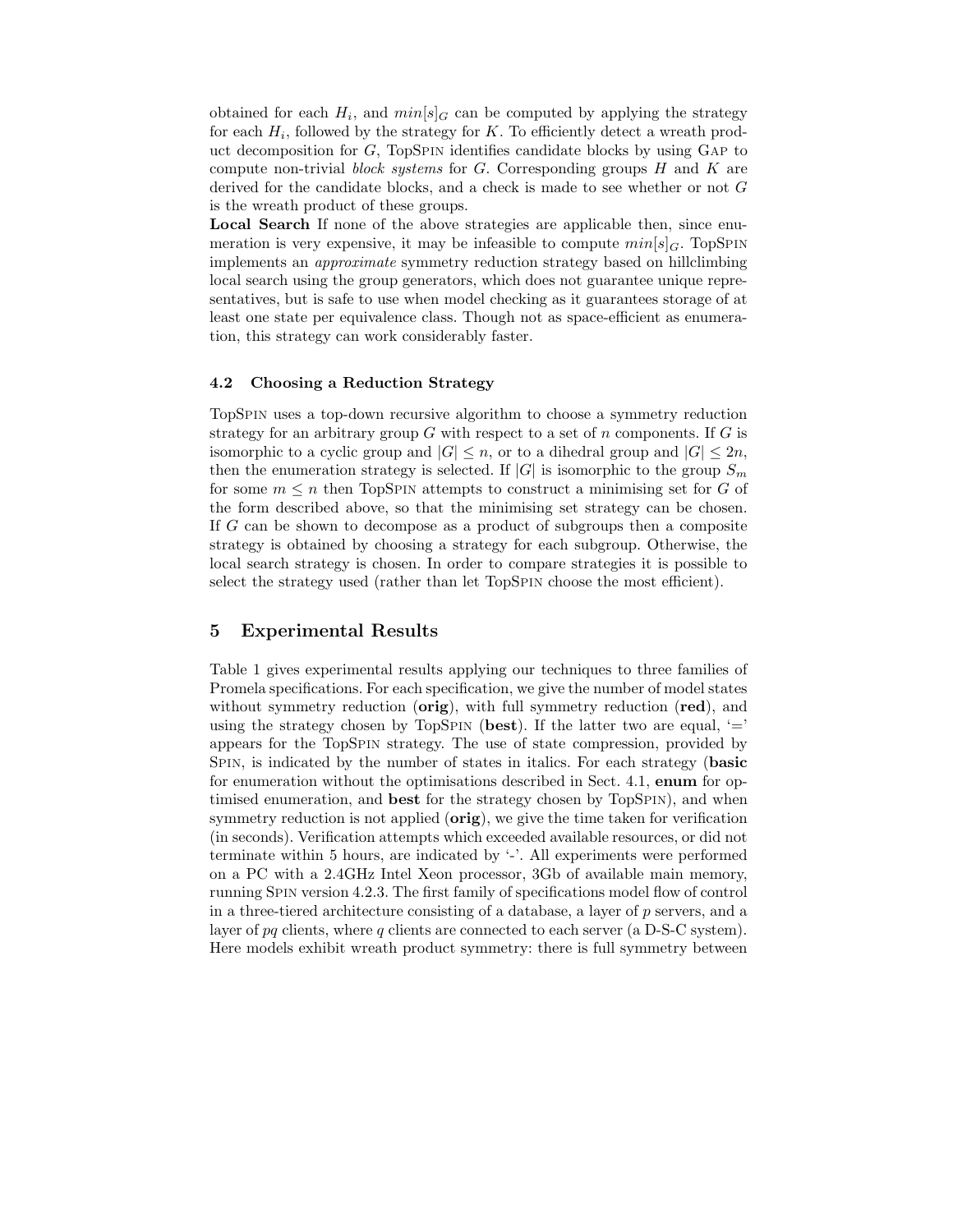| system config. |       | states               | time           | G              | states | time | time       | states time |                |
|----------------|-------|----------------------|----------------|----------------|--------|------|------------|-------------|----------------|
|                |       | orig                 | orig           |                | red    |      | basiclenum | best        | $_{\rm best}$  |
| $D-S-C$        | 2/3   | 103105               | 5              | 72             | 2656   | 7    | 4          | $=$         | $\overline{2}$ |
| $D-S-C$        | 2/4   | $1.1 \times 10^{6}$  | 37             | 1152           | 5012   | 276  | 108        | $=$         | $\overline{2}$ |
| $D-S-C$        | 3/3   | $2.54 \times 10^{7}$ | 4156           | 1296           | 50396  | 4228 | 1689       | $=$         | 19             |
| $D-S-C$        | 3/4   |                      |                | 82944          | 130348 |      |            | $=$         | 104            |
| $R-C$          | 3.3   | 16768                | 0.2            | 36             | 1501   | 0.9  | 0.3        | $=$         | 0.1            |
| $R-C$          | 4.4   | 199018               | $\overline{2}$ | 576            | 3826   | 57   | 19         | $=$         | 0.4            |
| $R-C$          | 5.5   | $2.2 \times 10^{6}$  | 42             | 14400          | 8212   | 4358 | 1234       | $=$         | $\overline{2}$ |
| $R-C$          | 4,4,4 | $2.39 \times 10^{7}$ | 1587           | 13824          | 84377  |      | 12029      | $=$         | 17             |
| $R-C$          | 5,5,5 |                      |                | 1728000 254091 |        |      |            | $=$         | 115            |
| HC             | 3d    | 13181                | 0.3            | 48             | 308    | 0.6  | 0.3        | 468         | 0.2            |
| HC             | 4d    | 380537               | 18             | 384            | 1240   | 58   | 34         | 6986        | 13             |
| HC             | 5d    | $9.6\times10^{6}$    | 2965           | 3840           | 3907   | 7442 | 5241       | 90442       | 946            |

Table 1. Experimental results for various configurations of the three-tiered (D-S-C), resource allocator (R-C) and hypercube (HC) specifications

the  $q$  clients in each block, and the blocks of clients, with their associated servers, are interchangeable. A configuration with  $p$  servers and  $q$  clients per server is denoted  $p/q$ . The second family of specifications model a resource allocator process which controls access to a resource by a competing set of prioritised clients (an R-C system). Models of these specifications exhibit disjoint product symmetry: there is full symmetry between each set of clients with the same priority level. A configuration with  $p_i$  clients of priority level i is denoted  $p_1, p_2, \ldots, p_k$ , where  $k$  is the number of priority levels. Finally, we consider specifications modelling message routing in an  $n$ -dimensional hypercube network (an HC system). The symmetry group here is isomorphic to the group of geometrical symmetries of an n-dimensional hypercube, which cannot be decomposed as a disjoint or wreath product of subgroups, and thus must be handled using either the enumeration or local search strategies. An n-dimensional hypercube specification is denoted nd. For all specifications, we verify deadlock freedom, and check the satisfaction of basic safety properties expressed using assertions.

In all cases, the basic enumeration strategy is significantly slower than the optimised enumeration strategy, which is in turn slower than the strategies chosen by TopSPIN. For hypercube configurations, TopSPIN chooses the local search strategy, which requires storage of more states than the enumeration strategy, but still results in a greatly reduced state space.

# 6 Related and Future Work

The SymmSpin symmetry reduction package avoids the problem of automatic symmetry detection by requiring symmetries to be specified using *scalarsets*. an approach proposed in [12]. Scalarsets can only specify full symmetry between identical components, thus the three-tiered architecture and hypercube examples